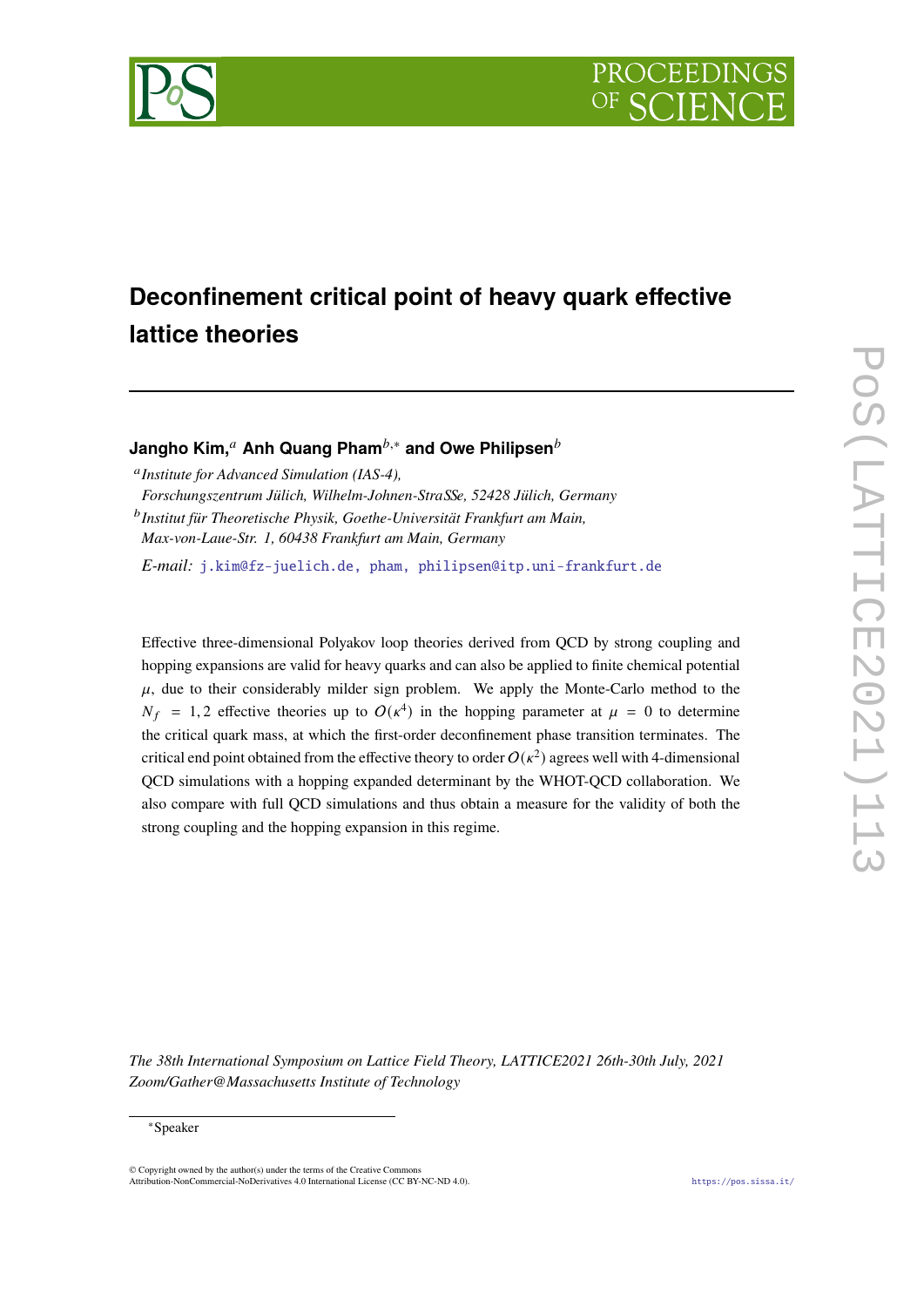## **1. Introduction**

Significant effort in theory and experiment is dedicated to explore QCD under extreme conditions, such as high temperature (T) or baryon chemical potential ( $\mu_B = 3\mu$ ). Despite considerable progress for zero and small chemical potential, the QCD phase diagram is still largely unknown, because the fermion sign problem prohibits Monte Carlo investigations with finite chemical potential, especially in the cold and dense region, which is central to astrophysics.

These difficulties have motivated the development of effective theories derived from lattice QCD by strong coupling and hopping parameter expansions, which are vaild in the heavy quark regime. These can either be solved by fully analytic series expansion techniques known from statistical mechanics  $[1-3]$  $[1-3]$ , or by numerical simulations if their sign problem is sufficiently mild  $[4]$  $[4]$  $[4]$ , [5\]](#page-7-3).

For the  $SU(3)$  pure gauge theory, the deconfinement transition spontaneously breaks the global  $Z_3$  center symmetry, and is of first order. The presence of dynamical quarks breaks the center symmetry explicitly, and leads to a weakening of the deconfinement transition with decreasing quark mass until it vanishes at a critical point in the 3D Ising universality class. For still lighter quark masses, the transition becomes an analytic crossover. This behavior is also inherited by the effective theory.

Here we update previous studies of three-dimensional effective theories at zero chemical potential in the heavy quark regime using standard Monte Carlo simulations. We calculate the deconfinement phase transition and its critical end point for  $N_f = 1, 2$ , for  $N_t = 4, 6$  for different truncations of the three-dimensional effective theory up to order  $O(\kappa^4)$  in the hopping parameter. Our results are compared with simulations of four-dimensional QCD after hopping expansion [\[6\]](#page-8-0), as well as with full QCD simulations [[7](#page-8-1)].

## **2. 3D Effective lattice theories**

First we briefly discuss the derivation of the effective action. For more detail, see for instance [[4](#page-7-2), [8](#page-8-2)]. The starting point is a  $(3 + 1)$ -dimensional lattice with Wilson gauge and fermion action for  $N_f$  flavors. Integration over the fermion fields leads to a partition function of the form

$$
Z = \int \left[ dU_{\mu} \right] \exp\left[ -S_g \right] \prod_{f=1}^{N_f} \det\left[ D_f \right], \qquad S_g = -\frac{\beta}{2N_c} \sum_p \left[ \text{tr} \, U_p + \text{tr} \, U_p^{\dagger} \right], \tag{1}
$$

where det $[D_f]$  is the fermion determinant and  $S_g$  is the Wilson gauge action. The effective theory arises after integrating over the spatial link variables,

$$
Z = \int [dU_0] \exp[-S_{\text{eff}}], \quad \exp[-S_{\text{eff}}] = \int [dU_i] \exp[-S_g] \prod_{f=1}^{N_f} \det[D_f]. \tag{2}
$$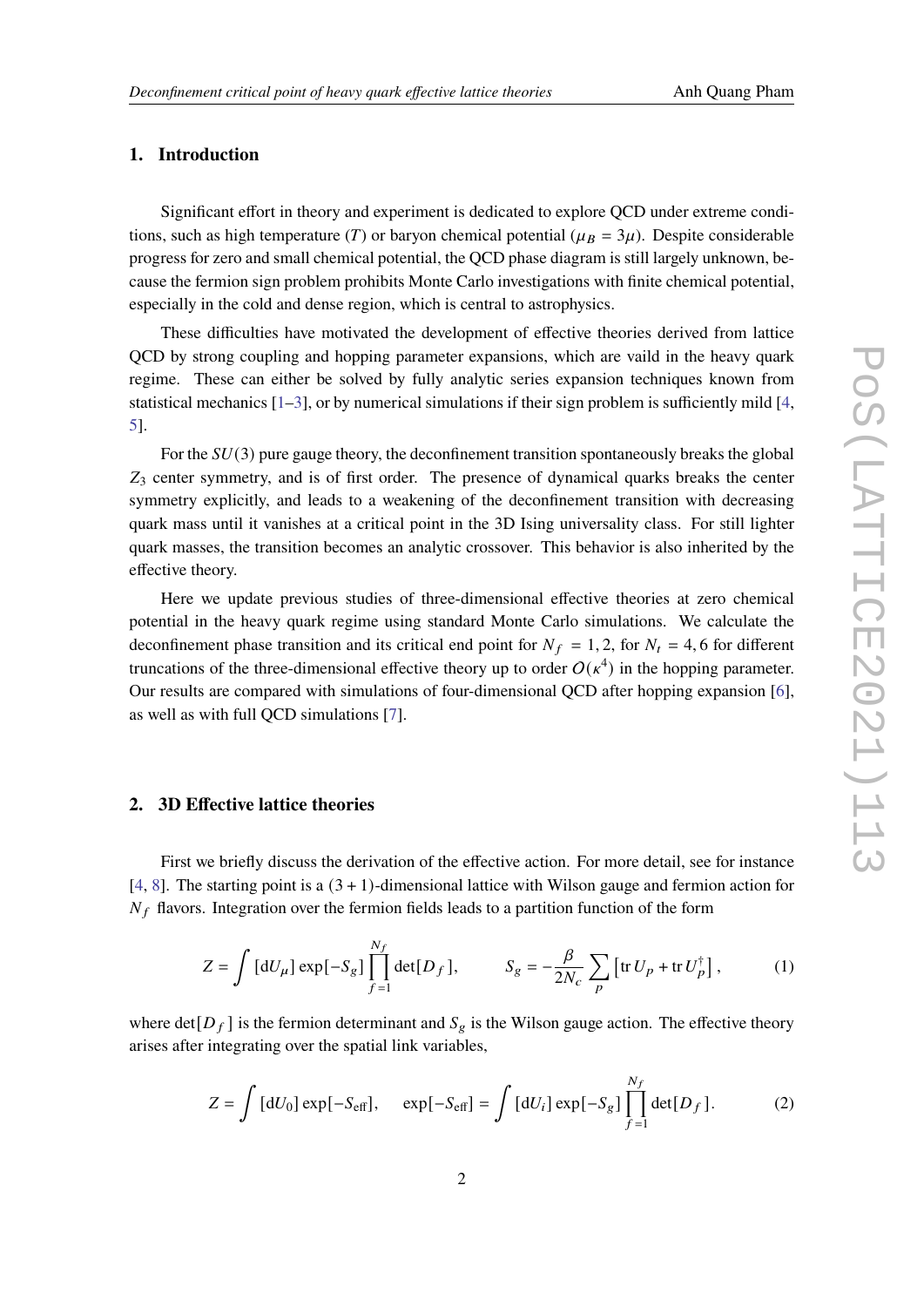The effective action depends on temporal Wilson lines  $W_{\vec{x}}$  only, whose traces are the Polyakov loops

$$
L_{\vec{x}} = \text{tr } W_{\vec{x}} = \text{tr } \prod_{t=0}^{N_t - 1} U_0(\vec{x}, t).
$$
 (3)

Our investigation is based on truncated effective theories, where the spatial link integration is performed after a combined character (i.e. effectively resummed strong coupling) and hopping parameter expansion. For the Yang-Mills part, to leading order we obtain a nearest-neighbor two-point interaction

$$
S_{\text{eff}}^{g} = -\sum_{\langle \vec{x}, \vec{y} \rangle} \log \left[ 1 + \lambda(u, N_t) (L_{\vec{x}} L_{\vec{y}}^* + L_{\vec{x}}^* L_{\vec{y}}) \right], \tag{4}
$$

where the effective coupling reads

$$
\lambda(u, N_t = 4) = u^4 \exp\left[ 4(4u^4 + 12u^5 - 14u^6 - 36u^7 + \frac{295}{2}u^8 + \frac{1851}{10}u^9 + \frac{1035317}{5120}u^{10}) \right],
$$
 (5)

$$
\lambda(u, N_t \ge 6) = u^{N_t} \exp \left[ N_t (4u^4 + 12u^5 - 14u^6 - 36u^7 + \frac{295}{2}u^8 + \frac{1851}{10}u^9 + \frac{1055797}{5120}u^{10}) \right].
$$
 (6)

Here  $u(\beta) = \beta/18 + \beta^2/216 + ... \in [0, 1]$ , is the coefficient of the fundamental representation character. It is a numerically known function over the entire range of lattice gauge couplings and constitutes the expansion parameter. Higher order interaction terms can be found in [[9](#page-8-3)].

The contributions of the fermion determinant are computed by a hopping expansion. It is factored into temporal and spatial hops in forward and backward directions,  $T = T^+ + T^-$  and  $S = S^+ + S^-,$ 

$$
\det[D_f] = \det[1 - T - S] = \det[1 - T] \det[1 - (1 - T)^{-1}S] = \det[D_{\text{stat}}] \det[D_{\text{kin}}].
$$

To leading order the fermion determinant represents static quarks with only temporal hops, and can be reformulated in terms of Polyakov loops,

$$
S_0 = -\log \det[D_{\text{stat}}] = -\log \left( \prod_{\vec{x}} \left[ 1 + h_1 L_{\vec{x}} + h_1^2 L_{\vec{x}}^* + h_1^3 \right]^2 \left[ 1 + \bar{h}_1 L_{\vec{x}}^* + \bar{h}_1^2 L_{\vec{x}} + \bar{h}_1^3 \right]^2 \right). \tag{7}
$$

To leading order in the combined expansions, the coefficients are the heavy quark fugacities,

$$
h_1(\mu) = (2\kappa e^{a\mu})^{N_t} = e^{\frac{\mu - m_q}{T}} = \bar{h}_1(-\mu).
$$
 (8)

In the strong coupling limit  $\beta = 0$  the constituent quark mass is given by  $am_q = -\log(2\kappa)$  [[10\]](#page-8-4). The kinetic quark determinant is evaluated by further splitting  $D_{kin}$  into parts from positive and negative spatial hops,  $P = \sum_i P_i = (1 - T)^{-1} S^+$  and  $M = \sum_i M_i = (1 - T)^{-1} S^-$ . Here the static quark propagator  $Q_{stat}^{-1} = (1 - T)^{-1}$  enters, which is known to all orders in the hopping parameter.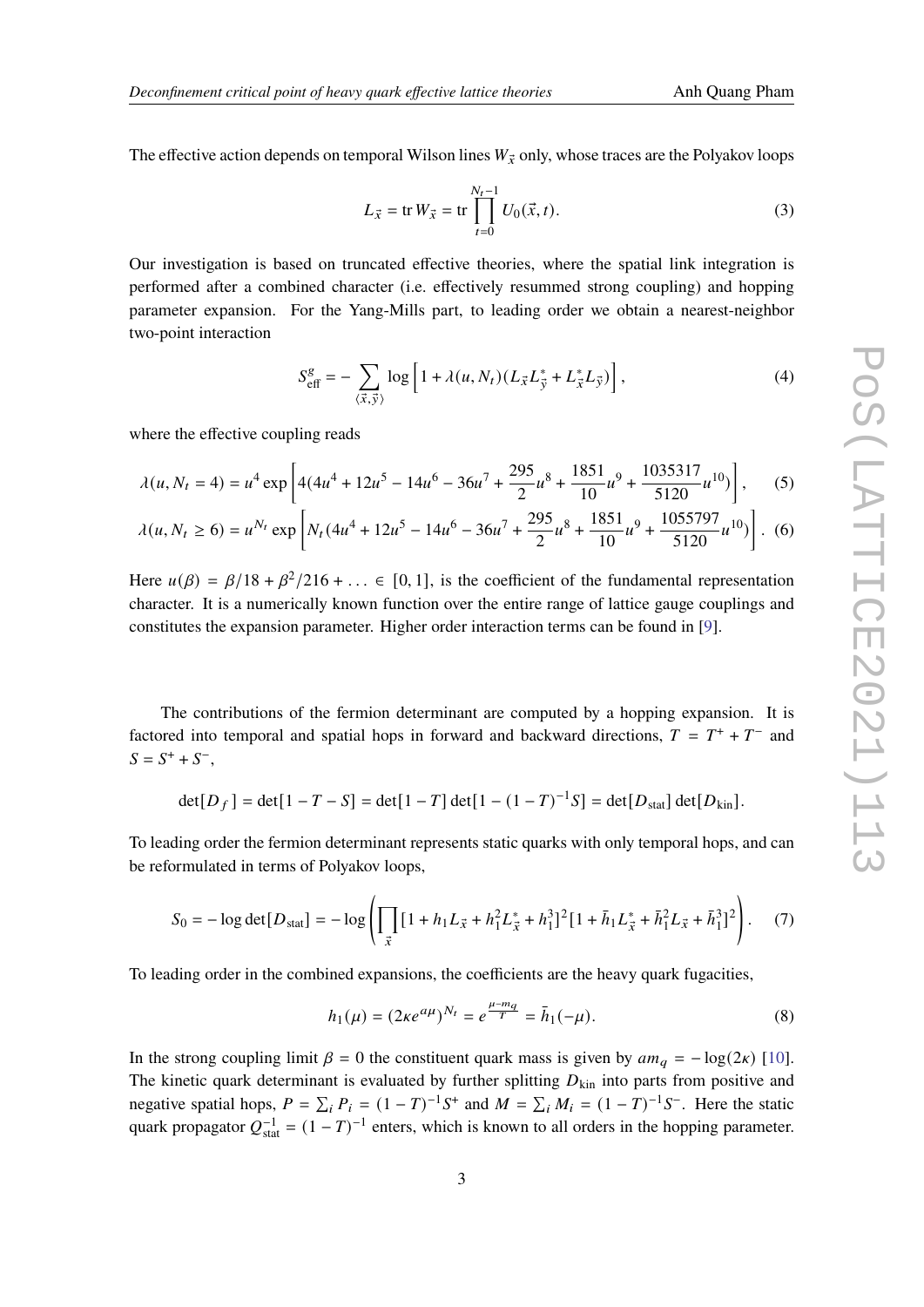Then the expansion of the kinetic quark determinant proceeds as

<span id="page-3-0"></span>
$$
\det[D_{\text{kin}}] = \det[1 - P - M] = \exp[\text{tr}\log(1 - P - M)]
$$
  
=  $\exp\left[-\text{tr} PM - \text{tr} PPMM - \frac{1}{2}\text{tr} PMPM + O(\kappa^6)\right]$   
=  $1 - \text{tr} PM - \text{tr} PPMM - \frac{1}{2}\text{tr} PMPM + \frac{1}{2}(\text{tr} PM)^2 + O(\kappa^6).$  (9)

In order to perform the spatial gauge integrals on  $det[D_{kin}]$ , it is necessary to expand down the exponential as shown in equation ([9](#page-3-0)). Further details of the derivation up to order  $O(\kappa^4)$  can be found in [\[4,](#page-7-2) [11](#page-8-5)]. The process of resummation is employed to obtain the exponential expression of the effective theory which then improves the convergence of the effective theory, since it includes an infinite number of higher-order graphs. Finally, the leading term of the kinetic determinant contributes to a two-point interaction and is of order  $\kappa^2$ ,

$$
-S_2 = -\int [dU_j] \sum_i \text{tr } P_i M_i = \sum_i \int [dU_j] \text{ tr } \left[ Q_{stat}^{-1} S_i^+ Q_{stat}^{-1} S_i^- \right]
$$
  
=  $-2h_2 \sum_{i, \vec{x}} \left[ \left( \text{tr } \frac{h_1 W_{\vec{x}}}{1 + h_1 W_{\vec{x}}} - \text{tr } \frac{\bar{h}_1 W_{\vec{x}}^\dagger}{1 + \bar{h}_1 W_{\vec{x}}^\dagger} \right) \left( \text{tr } \frac{h_1 W_{\vec{x} + \hat{i}}}{1 + h_1 W_{\vec{x} + \hat{i}}} - \text{tr } \frac{\bar{h}_1 W_{\vec{x} + \hat{i}}^\dagger}{1 + \bar{h}_1 W_{\vec{x} + \hat{i}}^\dagger} \right) \right].$  (10)

To re-express the trace over a rational function containing temporal Wilson lines in terms of Polyakov loops, we use the generating function

$$
G(\alpha, \beta) = \log \det(\alpha + \beta h_1 W), \tag{11}
$$

from which

$$
W_{nm} = \text{tr}\,\frac{(h_1 W)^m}{(1 + h_1 W)^n} = \frac{(-1)^{n-1}}{(n-1)!}\frac{\partial^{n-m}}{\partial \alpha^{n-m}}\frac{\partial^m}{\partial \beta^m}G(\alpha,\beta)\Big|_{\alpha=\beta=1}.\tag{12}
$$

The contribution to order  $\kappa^4$  is

$$
- S_4 = \int [dU_j] \left( -\text{tr } P P M M - \frac{1}{2} \text{tr } P M P M + \frac{1}{2} (\text{tr } P M)^2 \right)
$$
(13)

and after complete evaluation is too long to be printed here. For explicit expressions, see [\[4,](#page-7-2) [11\]](#page-8-5). The effective action to  $O(\kappa^4)$  used in our simulations is then

$$
S_{\text{eff}} = S_{\text{eff}}^{g} + S_0 + S_2 + S_4. \tag{14}
$$

Note that moving away from the strong coupling limit leads to corrections to the fermion couplings *h*<sub>i</sub> coming from mixed graphs with contributions from non-vanishing gauge coupling as well. Our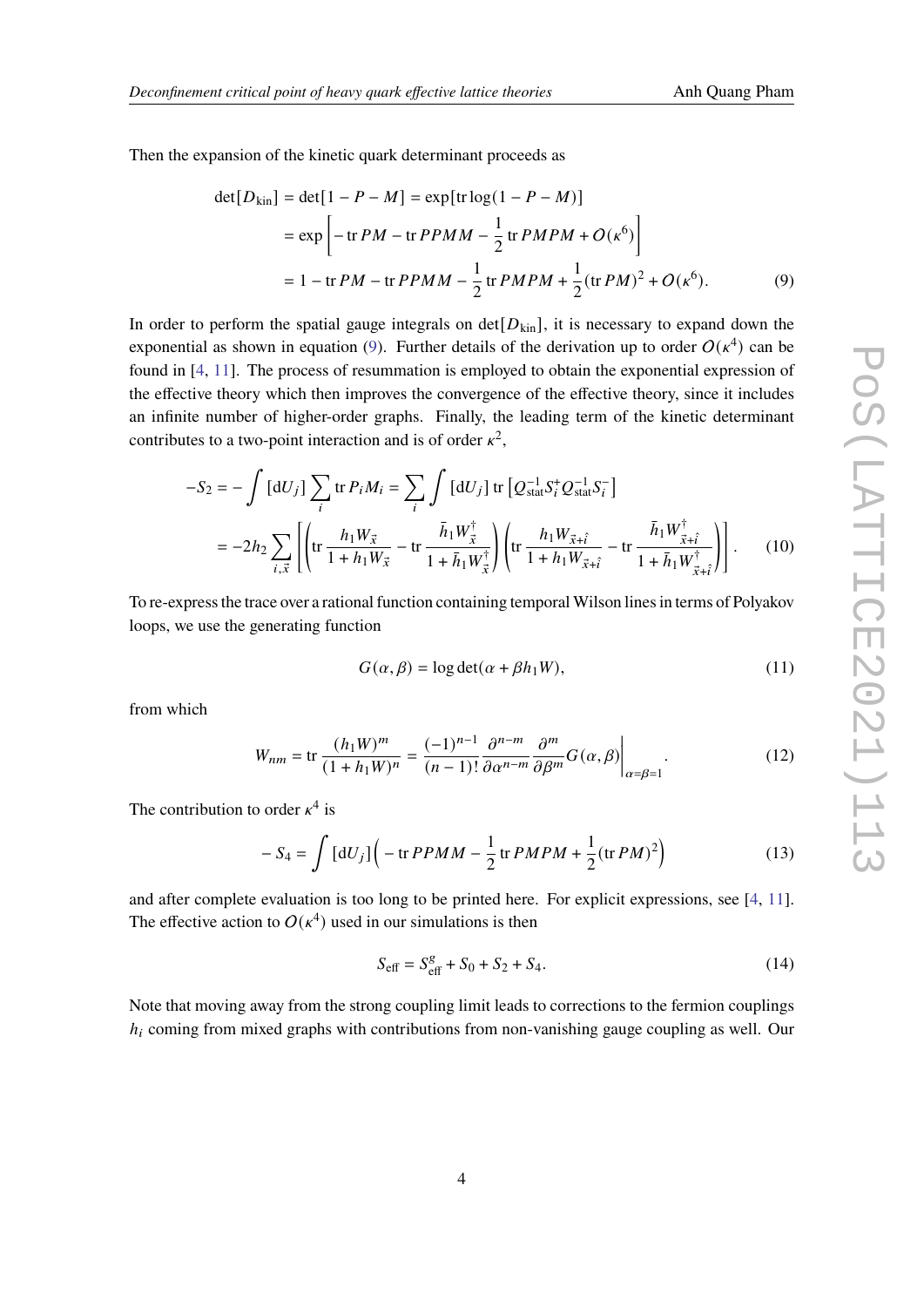<span id="page-4-0"></span>

|                         |   | Crossover first-order triple Tricritical |     | 3D Ising  |
|-------------------------|---|------------------------------------------|-----|-----------|
| $B_4(\kappa_c, \infty)$ |   | 1.5                                      |     | 1.604     |
|                         | - | 1/3                                      | 1/2 | 0.6301(4) |
|                         |   |                                          |     | 1.2372(5) |

**Table 1:** Critical values for  $v$ ,  $\gamma$  and  $B_4$  for different phase transitions [\[12](#page-8-6)].

effective couplings including corrections for  $N_t \geq 4$  are

$$
h_1(u, \kappa, N_t) = (2\kappa e^{a\mu})^{N_t} \exp\left[6N_t\kappa^2 u \left(\frac{1 - u^{N_t - 1}}{1 - u} + 4u^4 - 12\kappa^2 + 9\kappa^2 u + 4\kappa^2 u^2 - 4\kappa^4\right)\right], \quad (15)
$$

$$
h_2(u,\kappa,N_t) = \frac{\kappa^2 N_t}{N_c} \left( 1 + 2\frac{u - u^{N_t}}{1 - u} + 8u^5 + 16\kappa^2 u^4 \right),\tag{16}
$$

$$
h_3^1(u, \kappa, N_t) = \frac{N_t (N_t - 1)\kappa^4}{N_c^2} \left[ 1 + \frac{8}{3} (u + u^2 + 4u^5 + 8\kappa^3 u^4) \right], \quad \text{for} \quad N_t = 4,
$$
 (17)

$$
h_3^2(u, \kappa, N_t) = \frac{\kappa^4 N_t}{N_c^2} \left[ 1 + 4 \frac{u - u^{N_t}}{1 - u} + 16u^5 + 32\kappa^3 u^4 \right],
$$
\n(18)

$$
h_3^3(u, \kappa, N_t) = \frac{\kappa^4 N_t^2}{N_c^2} \left[ 1 + 4 \frac{(1 - u^{N_t})(u - u^{N_t})}{(1 - u)^2} + 16u^5 + 32\kappa^3 u^4 \right],\tag{19}
$$

$$
h_3^4(u, \kappa, N_t) = \frac{\kappa^4 u N_t}{2N_c^3} \left[ 1 + 4u^4 + 16\kappa^3 u^4 \right],
$$
\n(20)

where  $h_3^1, \dots, h_3^4$  are effective couplings of  $S_4$  coupled to  $\kappa^4$  graphs with different gauge corrections.

#### **3. Numerical results**

Since the effective theory depends only on the Polyakov loops, the numerical investigation for the effective theory can be performed directly with Metropolis updates of the temporal links, which live on a three-dimensional lattice. The bare fermion mass  $am$  is controlled via the hopping parameter  $\kappa = (2(am + 4))^{-1}$ . Finite temperature on the lattice is given by the inverse temporal extent of the original lattice,  $T = 1/a(\beta)N_t$ . We will work with  $N_f = 1, 2$ , and at fixed  $N_t = 4, 6$  for the effective theory up to order  $O(\kappa^2)$ , and at  $N_t = 4$  for the  $O(\kappa^4)$  effective theory. This work aims to map the phase structure of heavy QCD at zero chemical potential, i.e., in the  $(u, \kappa)$  parameter space, for different approximations of the effective theory.

The observable used in this work is the Polyakov loop,  $O \equiv |L|$ , which is a true order parameter of QCD in the limit  $m_q \to \infty$ , and signals a phase transition. We then construct the susceptibility, the skewness and the kurtosis as

$$
\chi = N_s^3(\langle O^2 \rangle - \langle O \rangle^2), B_3 = \frac{\langle (O - \langle O \rangle)^3 \rangle}{\langle (O - \langle O \rangle)^2 \rangle^{3/2}}, B_4 = \frac{\langle (O - \langle O \rangle)^4 \rangle}{\langle (O - \langle O \rangle)^2 \rangle^2}.
$$
 (21)

The statistical error of these quantities are determined by a jackknife analysis. A true non-analytic phase transition can only exist in the infinite volume limit, therefore to extract this transition from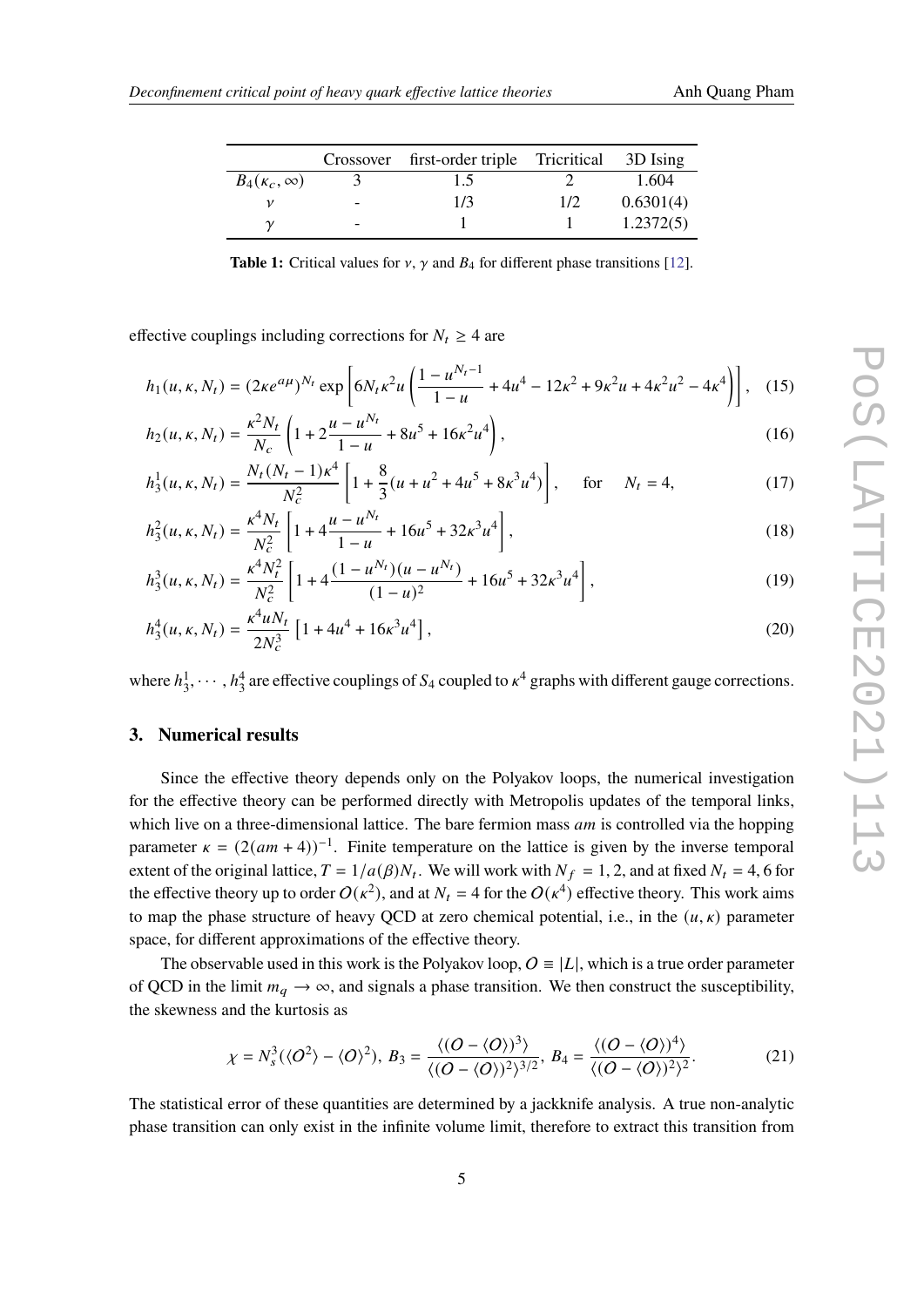

<span id="page-5-1"></span>

**Figure 1:** The pseudo-critical line for the next-to-leading order effective theory with  $N_f = 1, 2, N_t = 4, 6$ and  $N_s = 24$ . A linear fit was performed for  $N_t = 4$  according to equation ([23\)](#page-5-0).

simulations of finite volumes, an extrapolation with a finite size scaling is needed. One way is to use the kurtosis  $B_4$  for approaching the infinite volume limit. The critical value of  $B_4$  in the thermodynamic limit for different orders of the phase transition is given in table [1](#page-4-0). The leading finite size corrections are obtained by performing a Taylor expansion about a critical point in infinite volume, to which we fit our data,

$$
B_4(\kappa, N_s) = B_4(\kappa_c, \infty) + a_1(\kappa - \kappa_c) N_s^{1/\nu} + \cdots
$$
 (22)

Our investigation proceeds in two steps: first, the pseudo-critical line  $u_{pc}(\kappa)$  is mapped, subsequently its critical point  $(u_c, \kappa_c)$  is located. The pseudo-critical line is found by fixing values of  $\kappa$  and performing a u-scan at  $N_s = 16, 20, 24$ , identifying the maximum of the susceptibility and minimum  $B_4$ . Results on  $N_s = 24$  are shown for  $N_f = 1$  in figure [1a](#page-5-1) and for  $N_f = 2$  in [1b.](#page-5-1) Due to the smallness of  $\kappa$ , the entire line can be parametrised as [[13\]](#page-8-7)

<span id="page-5-0"></span>
$$
u_{pc}(\kappa) = u_0 - a_1 \kappa, \tag{23}
$$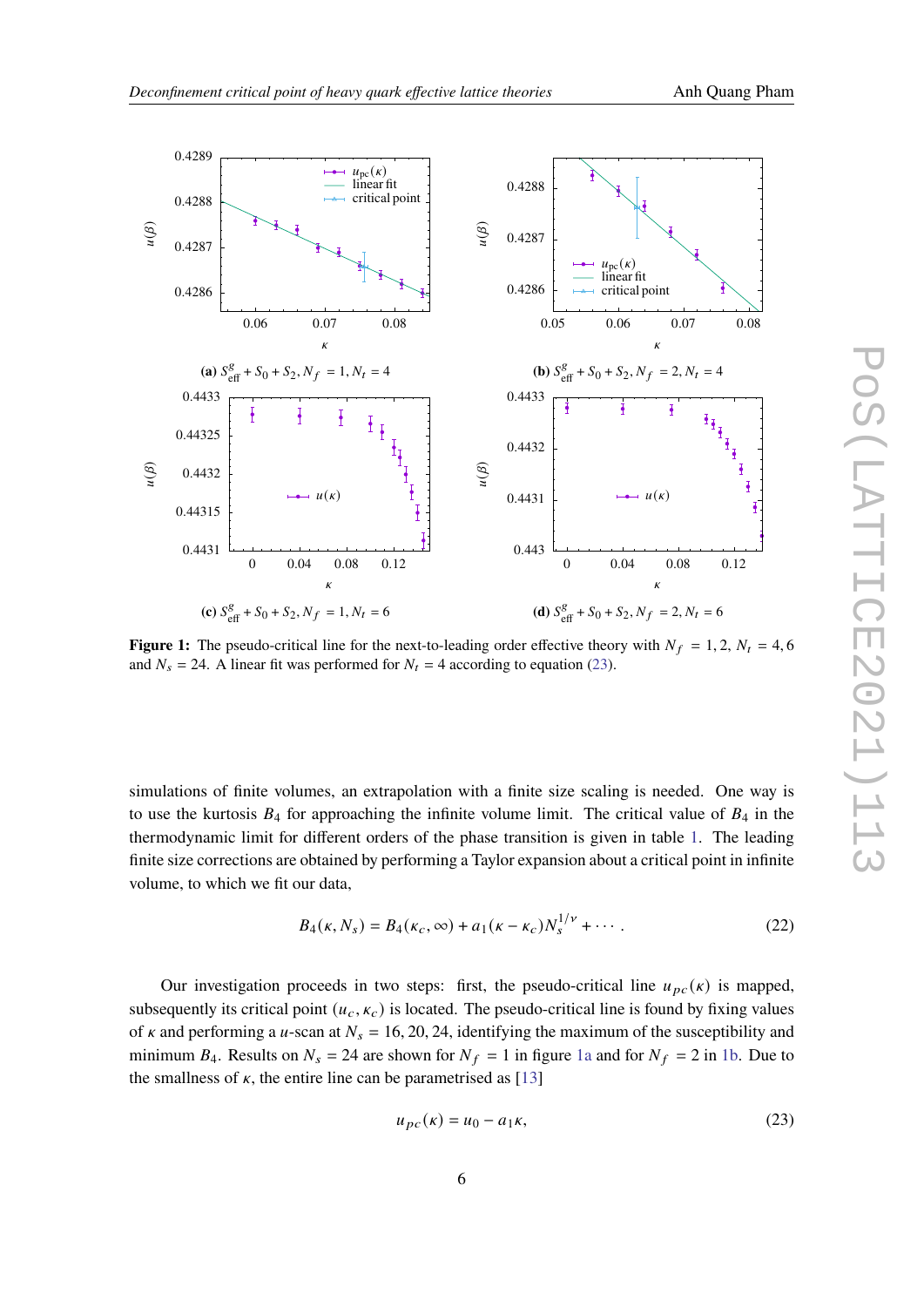**(b)**  $S_{\text{eff}}^g + S_0 + S_2, N_f = 1, N_t = 6$ 

<span id="page-6-0"></span>

### **(a)**  $S_{\text{eff}}^g + S_0$ ,  $N_f = 1$ ,  $N_t = 4$ ,  $((\lambda_c, h_{1c})$  can be converted to  $(u_c, \kappa_c)$



Figure 2: Example plots of the kurtosis for different orders of the effective theory.

with the following fit results,

$$
a_1 = 0.0071(3)
$$
,  $u_0 = 0.429192(22)$ ,  $\chi^2/\text{d.o.f} = 0.49$ , for  $N_f = 1$ , (24)  
\n $a_1 = 0.0109(8)$ ,  $u_0 = 0.429448(52)$ ,  $\chi^2/\text{d.o.f} = 1.74$ , for  $N_f = 2$ . (25)

However, the linearity does not hold for  $N_t = 6$  and  $N_f = 1, 2$  as illustrated in figure [1c](#page-5-1) and [1d](#page-5-1).

Next, we find the location of the critical end point on the phase boundary. We plot the minimum values of  $B_4$  against the couplings  $h, \kappa$  for several volumes, see figure [2](#page-6-0), and perform a linear fit to equation [\(23](#page-5-0)). The  $\chi^2$ /d.o.f values of the four fits are between 0.99 – 1.49, indicating good fit qualities. With the same analysis, we estimate the critical values  $\kappa_c$  also for the  $\kappa^2$ -action at  $N_t = 6$ and for the  $\kappa^4$ -action at  $N_t = 4$ . All results are summarized in table [2.](#page-7-4) One observes that the value of  $\kappa_c$  for  $N_f = 2$  of the same order effective theory is smaller than those of  $N_f = 1$ . This is because the explicit center symmetry breaking is stronger with more fermion fields. The same argument can also be used to explain the decrease of  $\kappa_c$  as the order in the hopping expansion in the effective theory increases.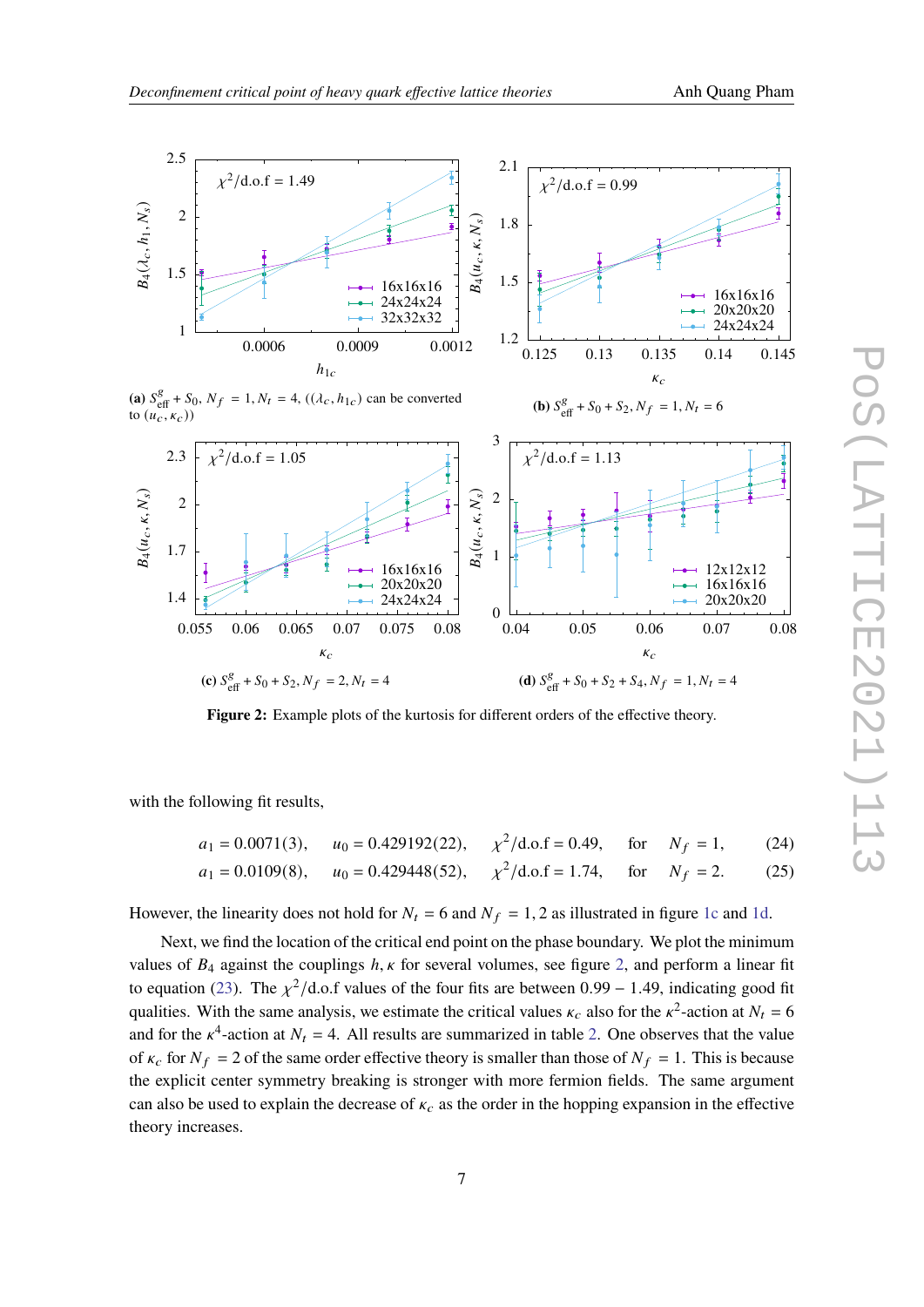<span id="page-7-4"></span>

|                                                                                              |            |                          | eff. theories (preliminary) hopping expanded-QCD [6] |            | Full QCD [7] |
|----------------------------------------------------------------------------------------------|------------|--------------------------|------------------------------------------------------|------------|--------------|
| action                                                                                       | $N_f = 1$  | $N_f = 2$                | $N_f = 1$                                            | $N_f = 2$  | $N_f = 2$    |
| $S_{\text{eff}}^g + S_0$                                                                     | 0.0810(4)  | $\overline{\phantom{a}}$ | 0.0783(12)                                           | 0.0658(10) |              |
| $S_{\text{eff}}^{\text{g}^{*}} + S_0 + S_2$<br>$S_{\text{eff}}^{\text{g}} + S_0 + S_2 + S_4$ | 0.0756(6)  | 0.0629(4)                | 0.0753(11)                                           | 0.0640(10) |              |
|                                                                                              | 0.0515(16) | 0.0443(34)               |                                                      |            |              |
| $S_{\text{eff}}^{g} + S_0 + S_2$                                                             | 0.1319(6)  | 0.1210(5)                | 0.1326(21)                                           | 0.1202(19) | 0.0877(9)    |

**Table 2:** Comparison of the  $\kappa_c$ -values for the deconfinement critical point obtained by different approximations to lattice QCD with Wilson quarks.

#### **4. Conclusions**

In table [2](#page-7-4), we also compare our results with those obtained from 4-dimensional QCD simulations in the heavy quark region, in one case with a hopping expanded fermion determinant, in the other case with no approximations. We see that the phase structure of the 4-dimensional full QCD is reproduced by the effective theories on a semi-quantitative level, so that their application to the cold and dense regime can be trusted. Regarding quantitative accuracy, the comparison with either hopping expanded or full QCD allows for detailed conclusions regarding the strong coupling and hopping expansions separately: the 3D effective theory agrees almost quantitatively with the hopping expanded 4D QCD, while both exhibit larger differences with full QCD as  $N_t$ grows. This means that the character expansion shows good convergence behavior and is sufficient for thermodynamical applications up to  $N_t = 6$ , while higher order corrections are necessary in the hopping expansion already at  $N_t = 6$ .

#### **Acknowledgments**

We acknowledge support by the Deutsche Forschungsgemeinschaft (DFG) through the grant CRC-TR 211 Strong-interaction matter under extreme conditions.

### **References**

- <span id="page-7-0"></span>[1] J. Kim, A. Q. Pham, O. Philipsen, and J. Scheunert, *The SU(3) spin model with chemical potential by series expansion techniques*, *JHEP* **10** (2020) 051, [[arXiv:2007.04187](http://arxiv.org/abs/2007.04187)].
- [2] J. Kim, A. Q. Pham, O. Philipsen, and J. Scheunert, *The Yang-Mills deconfinement transition from a high temperature expansion*, *PoS* **LATTICE2019** (2019) 065, [[arXiv:1912.01705](http://arxiv.org/abs/1912.01705)].
- <span id="page-7-1"></span>[3] J. Glesaaen, M. Neuman, and O. Philipsen, *Equation of state for cold and dense heavy QCD*, *JHEP* **03** (2016) 100, [[arXiv:1512.05195](http://arxiv.org/abs/1512.05195)].
- <span id="page-7-2"></span>[4] J. Langelage, M. Neuman, and O. Philipsen, *Heavy dense QCD and nuclear matter from an effective lattice theory*, *JHEP* **09** (2014) 131, [[arXiv:1403.4162](http://arxiv.org/abs/1403.4162)].
- <span id="page-7-3"></span>[5] P. Scior and L. von Smekal, *Baryonic Matter Onset in Two-Color QCD with Heavy Quarks*, *Phys. Rev. D* **92** (2015), no. 9 094504, [[arXiv:1508.00431](http://arxiv.org/abs/1508.00431)].